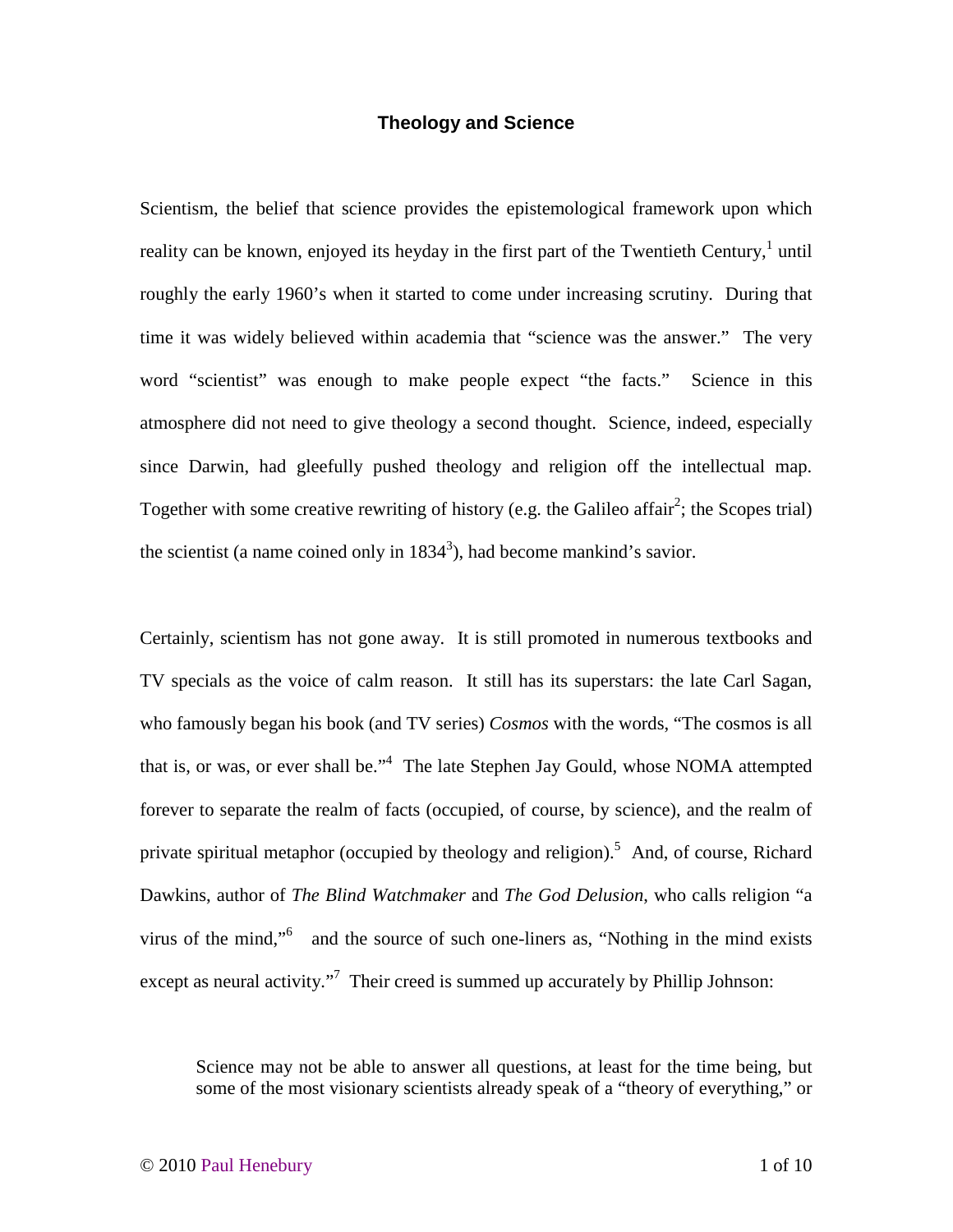"final theory," which will in principle explain all of nature and hence all of reality. Because (in this view) science is by far the most reliable source of knowledge, whatever is in principle closed to scientific investigation is effectively unreal. $8$ 

It is not our intention here to refute the statements of Sagan, Dawkins and others. Johnson has placed his finger on the trouble, and it is not science qua science, but science as philosophical naturalism.<sup>9</sup> Philosophically speaking, naturalism is its own refutation.<sup>10</sup> As Plantinga has shown, philosophical naturalism turns against itself.

From a theistic point of view, we'd expect that our cognitive faculties would be (for the most part, and given certain qualifications and caveats) reliable. God has created us in his image, and an important part of our image bearing is our resembling him in being able to form true beliefs and achieve knowledge. But from a naturalist point of view the thought that our cognitive faculties are reliable (produce a preponderance of true beliefs) would be at best a naïve hope. The naturalist can be reasonably sure that the neurophysiology underlying belief formation is adaptive, but nothing follows about the *truth of the beliefs* depending on that neurophysiology. In fact he'd have to hold that it is unlikely, given unguided evolution, that our cognitive faculties are reliable. It's as likely, given unguided evolution, that we live in a sort of dream world as that we actually know something about ourselves and our world.

If this is so, the naturalist has a *defeater* for the natural assumption that his cognitive faculties are reliable—a reason for rejecting that belief, for no longer holding it. (Example of a defeater: suppose someone once told me that you were born in Michigan and I believed her; but now I ask you, and you tell me you were born in Brazil. That gives me a defeater for my belief that you were born in Michigan.) And if he has a defeater for *that* belief, he also has a defeater for any belief that is a product of his cognitive faculties. But of course that would be *all* of his beliefs—including naturalism itself. So the naturalist has a defeater for naturalism; natural- ism, therefore, is self-defeating and cannot be rationally believed.<sup>11</sup>

Any "science" wearing these clothes can never enter into fruitful discussion with theology.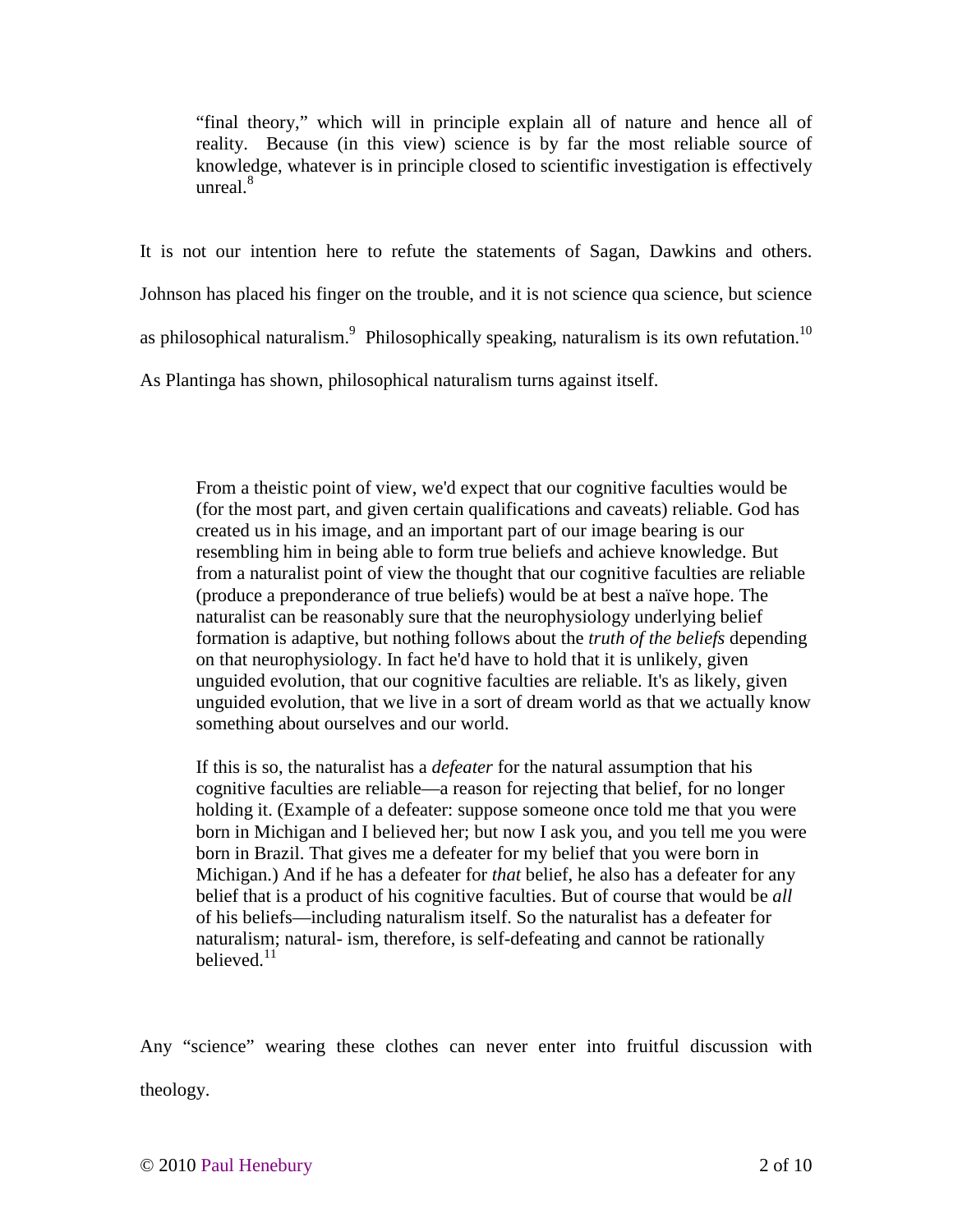This is not to say there should be a stand-off. For those theologians with less than solid faith in Scripture the clear route is to revise their theologies so as to appear more scientific.<sup>12</sup> This is completely unnecessary. The ethicist Stanley Hauerwas notices that, "The history of modern theology is littered with the wrecks of such revision done on the basis of a science that no longer has any credence."<sup>13</sup> It is our contention that Systematic Theology, when it develops all its constructs from the Bible, is well able – in the form of theological apologetics – to show up scientism as both groundless<sup>14</sup> and aimless.<sup>15</sup>

In any case, the tide is beginning to turn.<sup>16</sup> In 1962 the philosopher Thomas Kuhn created a stir in the academic world with his book *The Structure of Scientific Revolutions*. **<sup>17</sup>** In this work, Kuhn asserted that the hard-sciences, which formerly (under Baconian influence) were believed to be pursuing and delivering up incorrigible truths, were, in fact, vulnerable to overriding presuppositions and the incursions of uncertainty. Kuhn has taught us that no one is completely objective – certainly not scientists.<sup>18</sup> He shows that the scientist is influenced in his experiments by the scientific culture of the community of which he is a part. Scientific theories are, therefore, not evaluated discretely, but "as part of networks of assumptions which sometimes change together rather radically.<sup>"19</sup> He works within the accepted rules of that community, countenancing the "assured results of scholarship," prioritizing his research in line with what the community thinks is important, looking for things the establishment expects him to look for. As John Feinberg describes it, "Handling and interpretation of data always presuppose some conceptual framework which incorporates commitment to a particular scientific paradigm."**<sup>20</sup>** Vern Poythress comments,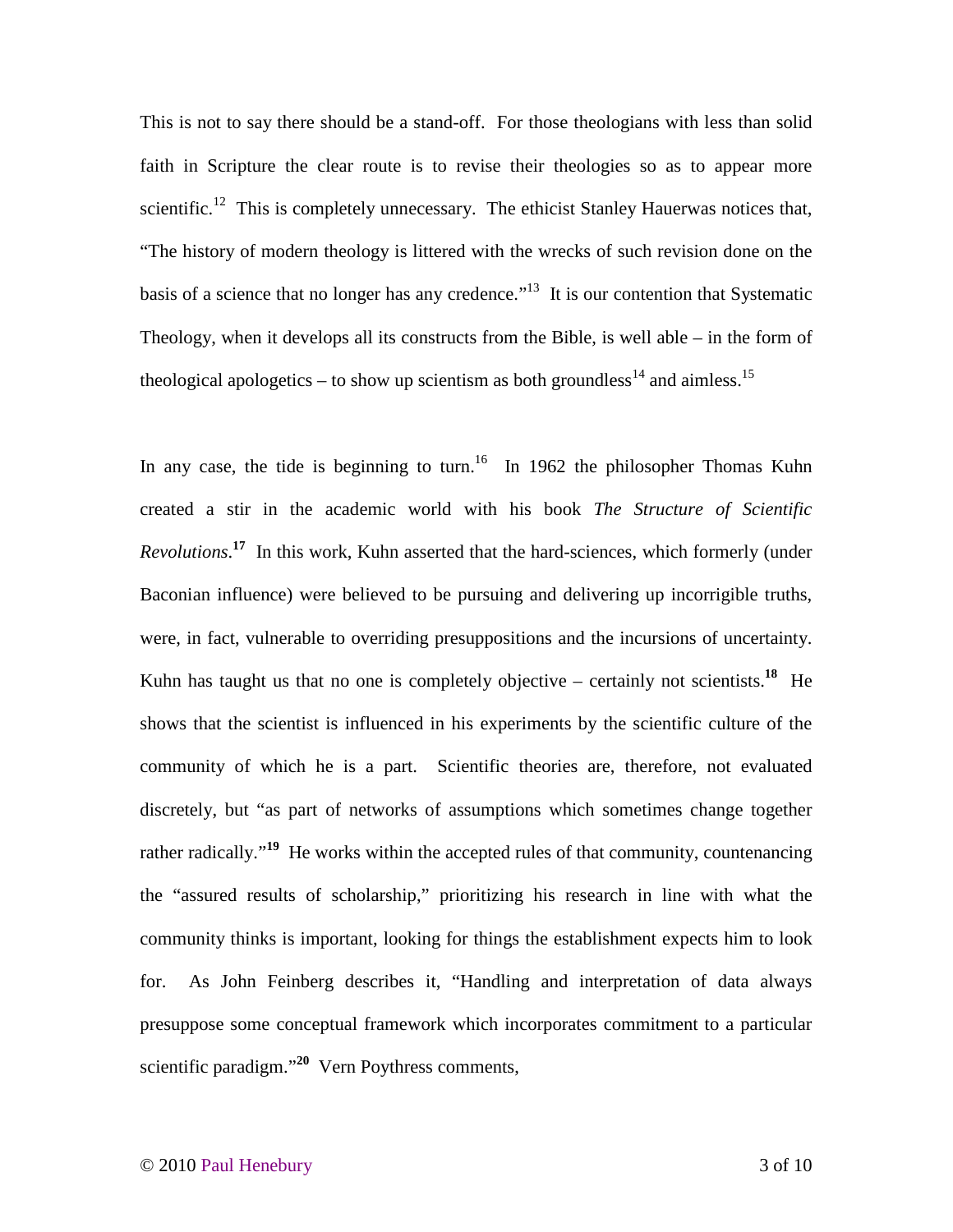All data is "theory-laden." It already presupposes, in its very status as data for a given experiment or a given theory, that the universe is organized in a way compatible with the assumptions of science as a whole. The current disciplinary matrix affects how scientists make observations, what they think the observations actually measure, and what kinds of data or experiments are relevant to the outstanding open questions in their field. $^{21}$ 

"Normal science" continues within what Kuhn calls the "reigning paradigm" or scientific worldview of the scientific community. As anomalies appear they are either kept at arms length or left for the machine of "scientific progress" to process further in time. But as these anomalies increase the explanatory power of the reigning paradigm begins to appear less attractive. New problems create new questions, the answers to which seem to be beyond the present way of doing science. A "scientific revolution" occurs when someone (e.g. Copernicus, Newton, Pasteur, Planck, Einstein) puts forward a new and more explanatory theory, which quickly becomes the reigning paradigm. The textbooks are revised to reflect the new approach but "the desperate twistings, retrogressions, denials, and struggles are omitted<sup> $22$ </sup> so as to lend a (false) impression that science is one continuous, linear search for truth, that it "goes where the facts lead."<sup>23</sup>

Another fascinating aspect of the change from one paradigm to another is that before the paradigm shift is completed the two groups of scientists; those traditionalists who want to hold on to the old but increasingly awkward looking theory, and those "questioners" looking to abandon it for the new explanation, will, for a time, be unable to comprehend each other clearly. This is because within each group's worldview there is "a continuity in which all reality emerges out of what is already there." $24$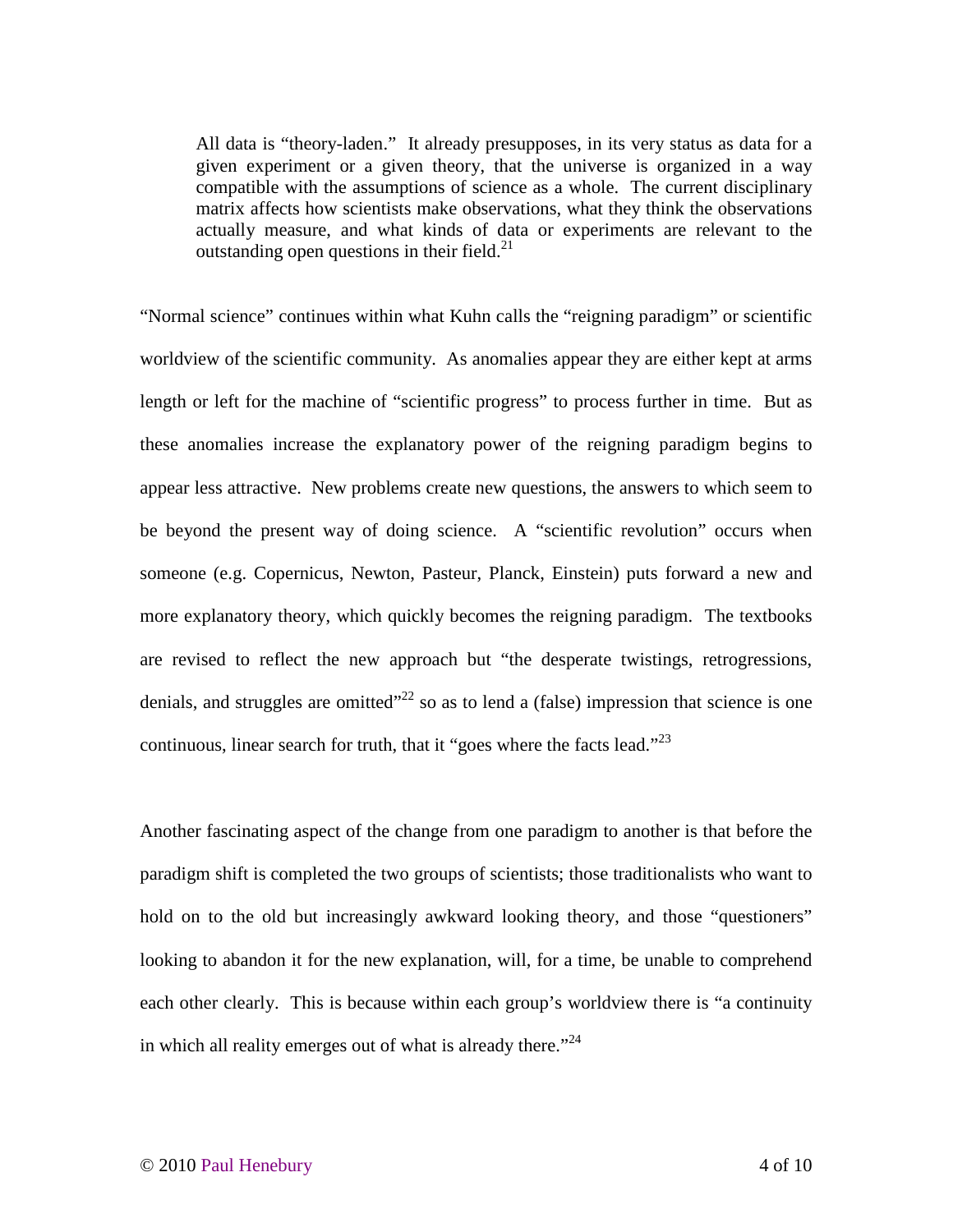Obviously, Kuhn has had his critics, but more and more his contribution is being seen (when shorn of its relativism) as a helpful way to view science, and the values that inevitably lay behind the choices scientists make. $25$ 

Kuhn is not the only thinker who has highlighted the subjectivity that inhabits the community of science. Two more important voices are those of Imre Lakatos<sup>26</sup> and Michael Polanyi. Ian Barbour gives an excellent summary of Lakatos's contribution:

Lakatos maintains that a *research program* is constituted by a hard core of ideas that is deliberately exempted from falsification so that its positive potentialities can be systematically developed and explored. Anomalies are accommodated by changes in the auxiliary hypotheses, which can be sacrificed if necessary…A program should be abandoned when it is stalled and not growing for a considerable period and when there is a promising alternative…However, a degenerating program can stage a comeback if it is reinvigorated by an imaginative new auxiliary hypothesis…He believes his scheme *describes* the best scientific practice and *prescribes* how scientific programs should be evaluated, namely by comparing their progress as strategies for research over a period of time. $27$ 

Polanyi's work, too, is very helpful in clearing away the stubborn masonry of scientific positivism. In *Science, Faith and Society* he explains how natural laws are evasive<sup>28</sup>, and the propositions of science derive, more often than not, not from "primary observations," but from "intuitive perception."<sup>29</sup> Later he would refer to this as the "tacit dimension"<sup>30</sup> or "tacit intelligence."<sup>31</sup> For him this tacit knowledge is the precondition to the practice of any science. Moreover, there is always some sense of mystery that evades description within the methodology itself. Hence, good science is neither totally objective nor exhaustively verifiable.<sup>32</sup> Polanyi included the interesting observation that when a person models himself after a great man (he gives the example of Napoleon) he has first to adopt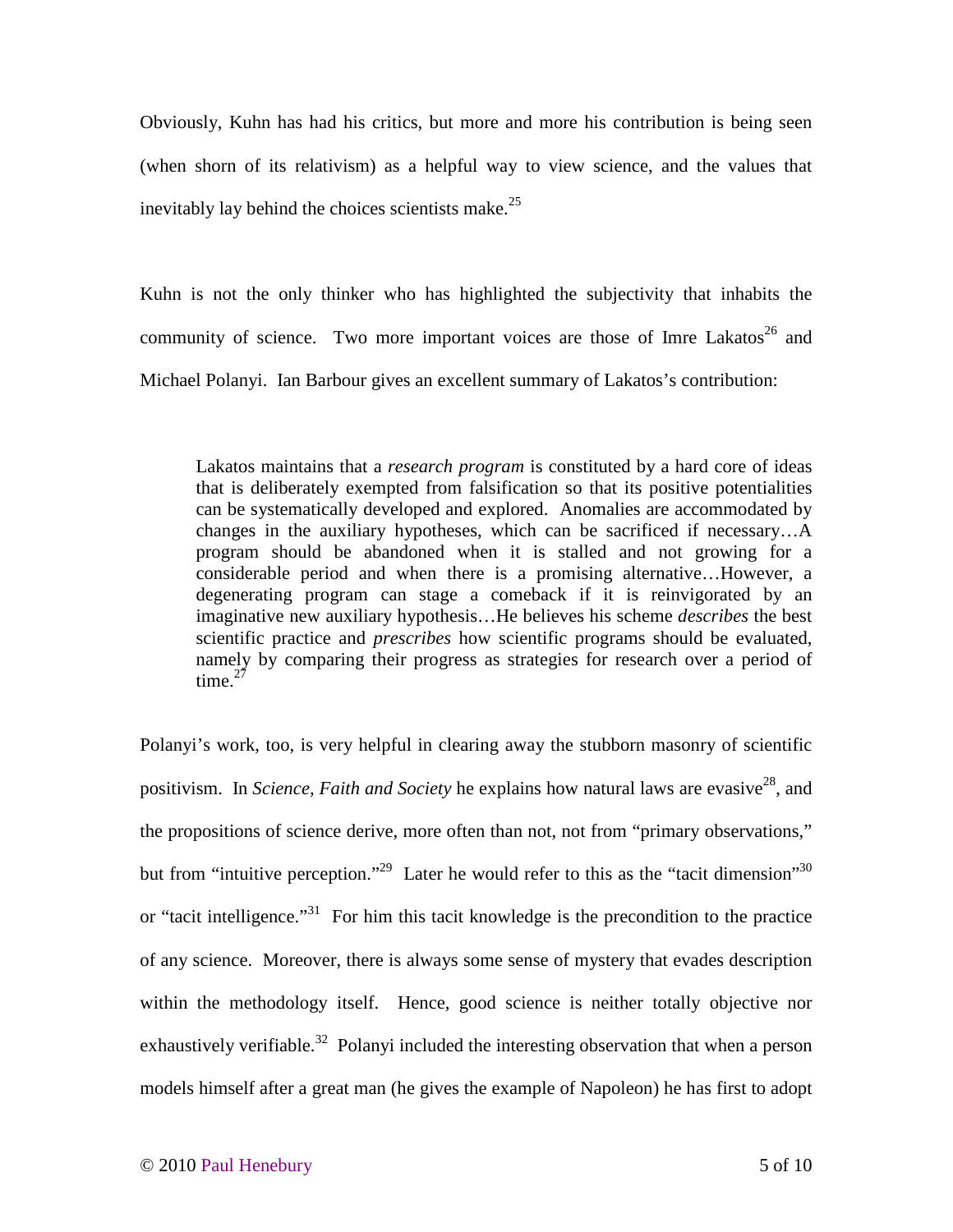an attitude of reverence.<sup>33</sup> Any theologian worthy of the name should be able to make the right application.

These examples of Kuhn, Lakatos and Polanyi<sup>34</sup> serve as useful illustrations of the power of presuppositions and worldviews, especially on what one does with "the facts." The repercussions of this for Christian theology and methodology are not to be missed.

- a. There is the question of whether or not the supernatural realm exists, and, if it does, how it affects things on earth. If one has an atheistic or naturalistic worldview this will influence ones opinion of whether God (if He exists) can be known or has revealed Himself. Within a naturalistic paradigm a person will not even be looking for a supernatural explanation, and this belief will be reinforced by the community of atheists which he/she inhabits.<sup>35</sup> Hence, to these kinds of people the whole theological enterprise is likely to be a study in irrationality. In their definition of science, theology can never, indeed must never, be called a science. Scientism is a worldview that is at odds with Christianity, and Christians must never feel obligated to accept "facts" from that quarter without running them through a Christian worldview.
- b. We must inquire about where we stand if we assume a self-consciously supernaturalist stance - to say nothing of a biblical stance. Likewise, we must come to terms with how Systematic Theology communicates itself to an unbelieving world and how it is to be communicated to believers. What is its function? Does it describe reality? And if it does, how much of reality does it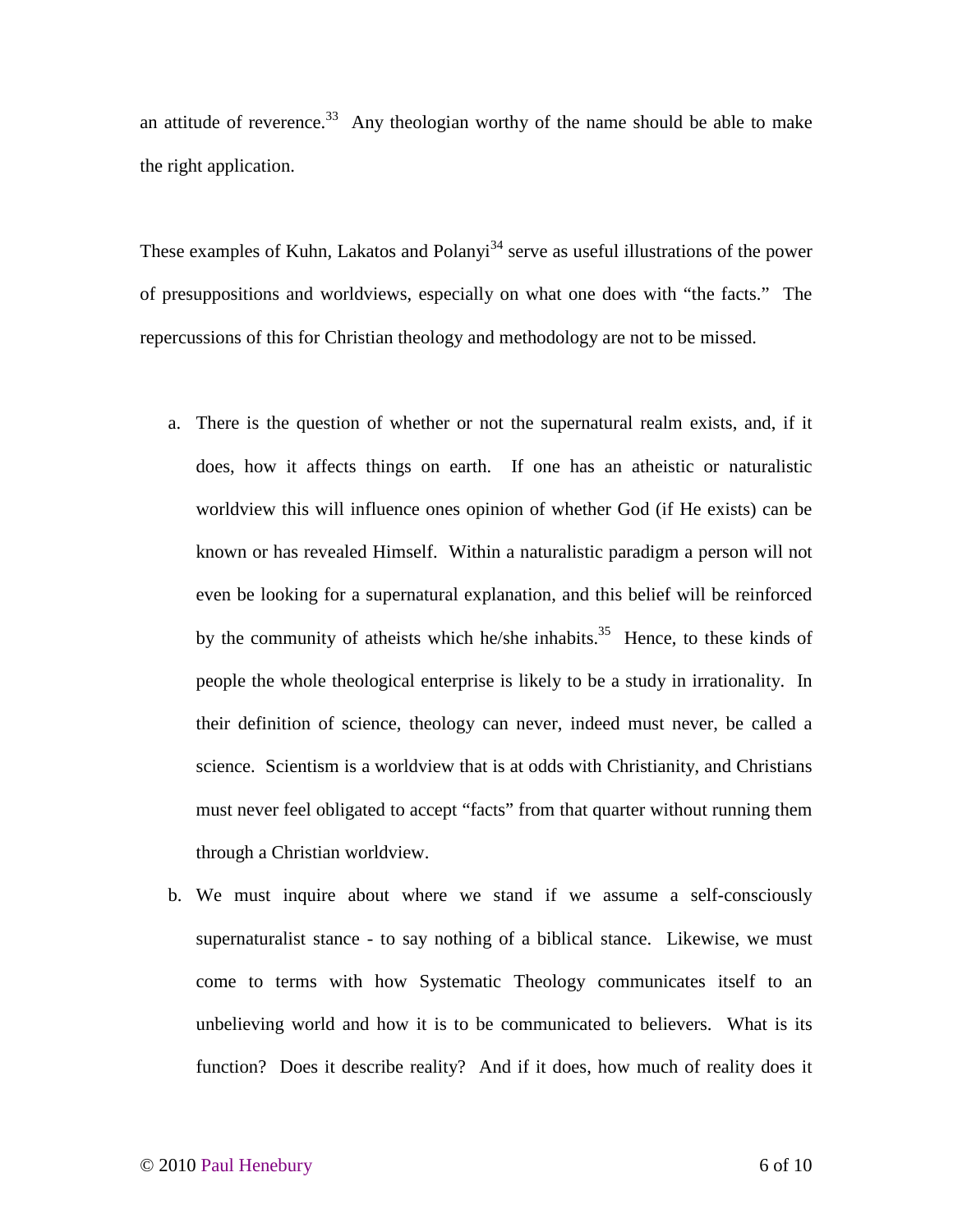describe? If it is a full-fledged worldview (which we believe it is by its very nature) how ought the implications of this affect the Church's thinking, mission, preaching, communication, and day to day living?

c. How do we know that we are not operating within a "reigning paradigm" ourselves? One very important determiner of this is our appreciation for and knowledge and use of the theological resources of history – historical theology, or "tradition" in other words. We shall need an awareness of the assumptions of normativity that have been made. For example, Marsden inspected the operating assumptions of Charles Hodge and Benjamin Warfield in his essay "The Collapse of American Evangelical Academia"<sup>36</sup> This becomes a vital investigation in the case of dispensational theology, especially since it has continued mainly in the sociological environment of post-Deweyesque, post-WWII, therapy-soaked America. Is our hermeneutics and exegesis really unaffected by our cultural background?

When it comes down to it, every outlook on the world has to assume certain things; it has to have some idea of what is ultimately real. Whatever that ultimate reality is thought to be (e.g. Chance, Illusion, God) plays the role of the divine.<sup>37</sup> This, then in large measure organizes the world around itself, either allowing in or shutting out data according to how that data is found to fit the outlook. All non-biblical outlooks are idols. Only an outlook centered on the Triune God of Scripture can incorporate and successfully organize all the data. Thus, the biblical view of God in Creation, Fall, and Redemption should be our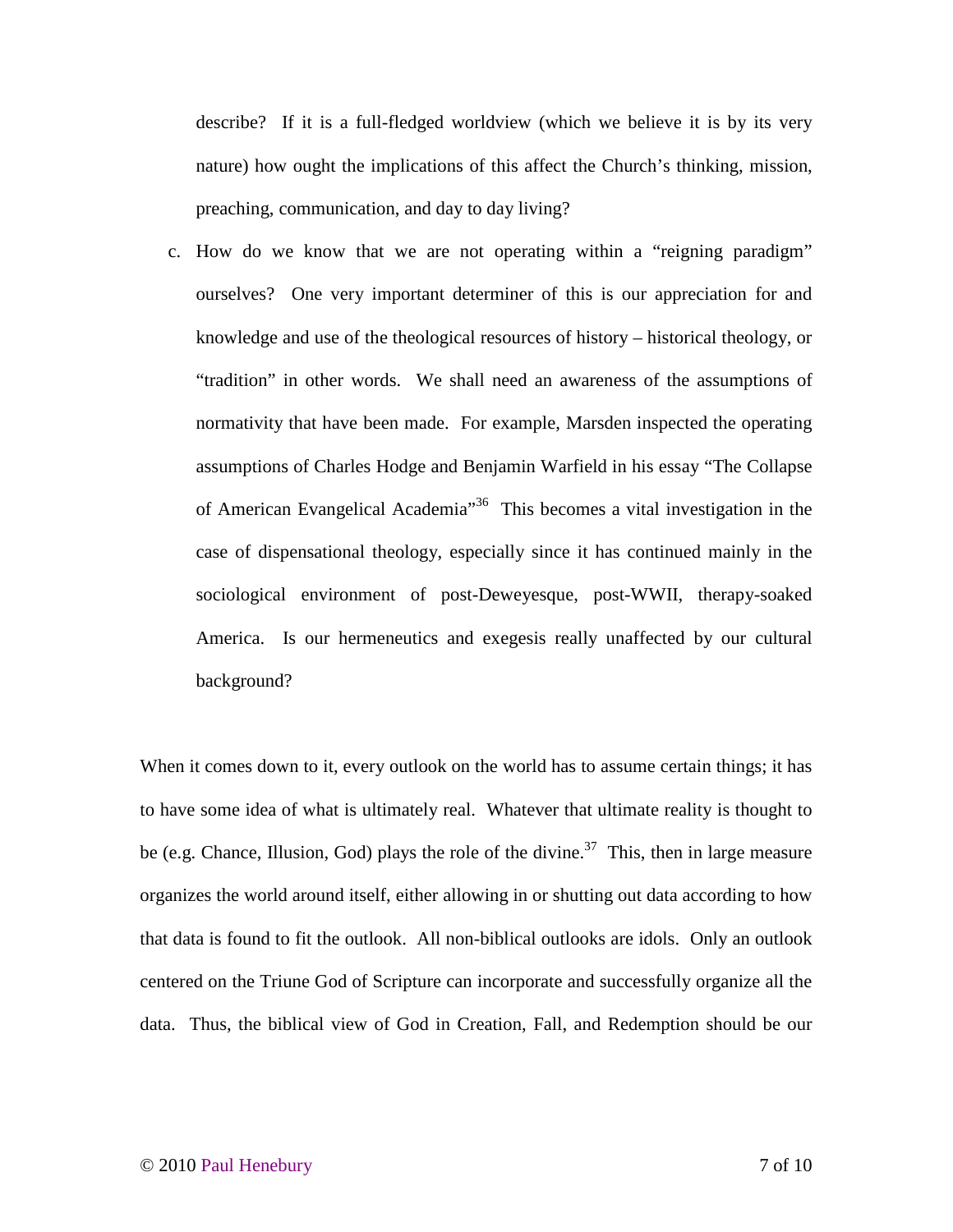invariable "reigning paradigm." And this, we believe, simply cannot be fully accomplished without a biblical Systematic Theology.

 $\frac{1}{1}$  There were keen minded theologians in prior to the 20<sup>th</sup> century who saw that science, in the nature of the case, was in no position to take to itself the mantle of the touchstone of knowledge. W.G.T. Shedd, for example, noted that the determinations of science were provisional because it was both *a posteriori* and based upon contingent physical laws (viz. the universe might have been other than it is). Theology, since it images the mind of God, is more absolute. See William G. T. Shedd, *Dogmatic Theology*, Third ed., edited by Alan W. Gomes, (Phillipsburg, NJ: P&R, 1894, 2003), 53ff.

<sup>2</sup> This involved the Catholic Church's reluctance to leave Aristotle rather than its adherence to the Word of God. See the helpful survey in William Edgar, *The Face of Truth*, (Phillipsburg, NJ: P&R, 2001), chapter 6.

3 The word was invented by William Whewell. Colin A. Russell, *Cross-currents: Interactions Between Science and Faith*, (Grand Rapids: Eerdmans, 1985), 191.

<sup>4</sup> This sentence even found its way into a children's book. See Nancey Pearcey's chapter, "Darwin Meets the Berenstain Bears" in her book *Total Truth.*

5 For a fine critique of NOMA see Phillip E. Johnson, *The Wedge of Truth*, (Downers Grove, IL: IVP, 2000), 95-102.

6 Dawkins quoted by John Blanchard, *Has Science Got Rid of God?*, (Darlington, UK: Evangelical Press, 2004), 21.

 $<sup>7</sup>$  Ibid, 26.</sup>

8 Phillip E. Johnson, *Reason in the Balance*, (Downers Grove, IL: IVP, 1995), 38.

<sup>9</sup> We might more accurately say that the trouble is science undertaken with unbiblical presuppositions. See Bahnsen, *Van Til's Apologetic*, 115.

<sup>10</sup> See, e.g., William Lane Craig and J. P. Moreland, eds., *Naturalism: A Critical Analysis*, (London: Routledge, 2000).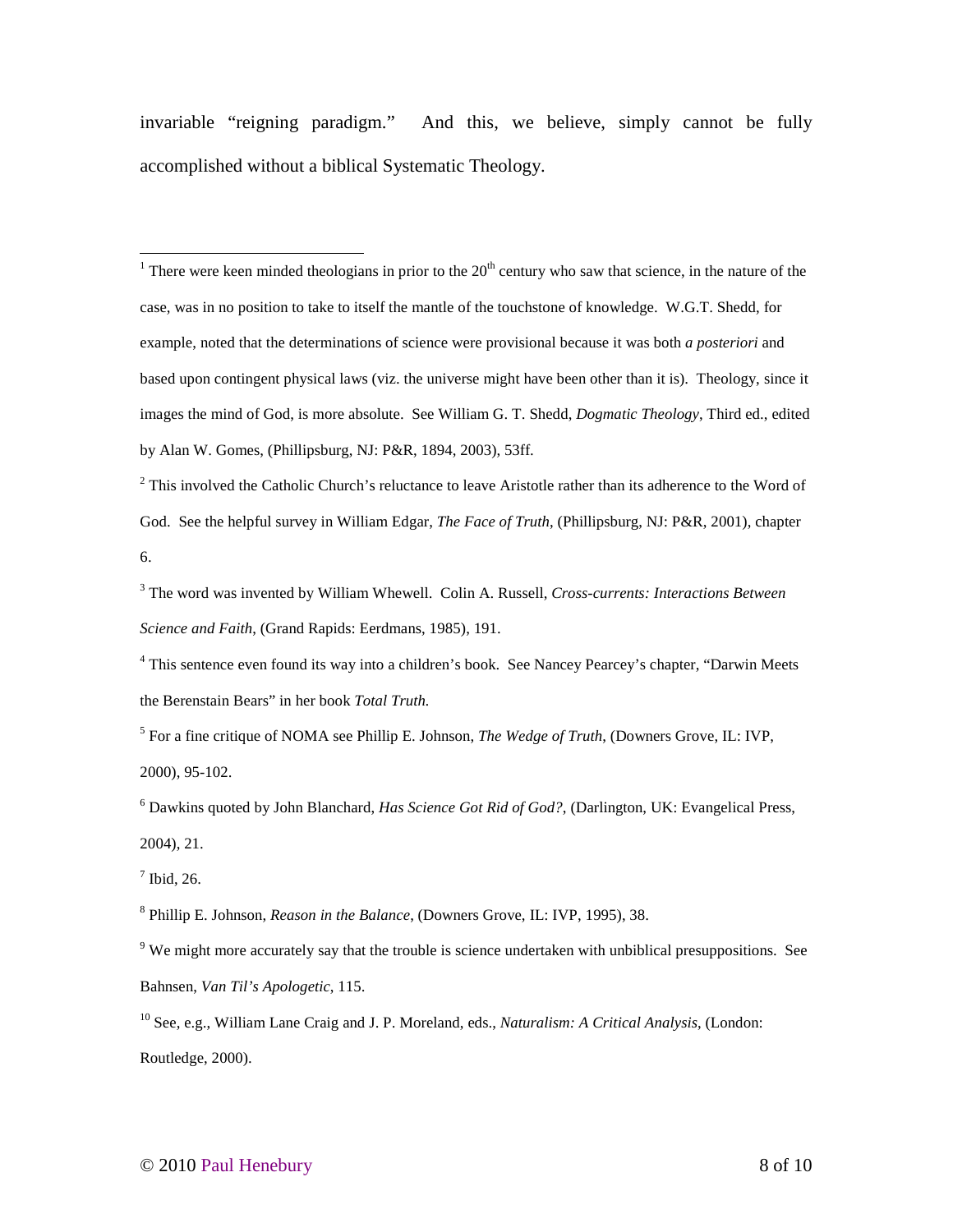<u>.</u> <sup>11</sup> Alvin Plantinga, *The Dawkins Confusion,* a review of Richard Dawkins' *The God Delusion*, at http://www.christianitytoday.com/bc/2007/002/1.21.html. A fuller argument by Plantinga is to be found in his book, *Warrant and Proper Function.* 

<sup>12</sup> A recent example of this trend is the book edited by Ted Peters, Robert John Russell, and Michael Welker entitled, *Resurrection: Theological and Scientific Assessments*, (Grand Rapids: Eerdmans, 2002). The basic thesis of the symposium is stated by Russell in his essay. A far as the universe is concerned, "the far future scenarios are still freeze or fry" (6). Whence, then the hope of resurrection?

<sup>13</sup> Stanley Hauerwas, *Christian Existence Today*, 9.

<sup>14</sup> See, e.g., Cornelius Van Til, *Christian-Theistic Evidences*, (Phillipsburg, NJ: Presbyterian and Reformed Publishing Co., 1978), 133-148.

<sup>15</sup> Donald M. Mackay, *Human Science and Human Dignity*, (Downers Grove, IL: IVP, 1979), 16.

<sup>16</sup> Notice should also be taken to a book by the scientist Anthony Standen, *Science is a Sacred Cow*, (New York: E.P. Dutton & Co., 1950). Standen's arguments (e.g. about the difficulty of proving scientific falsification) are both illuminating and amusing.

<sup>17</sup> Thomas S. Kuhn, *The Structure of Scientific Revolutions*, (Chicago: Univ. of Chicago Press, 1962, 1970). <sup>18</sup> In this he is certainly not original. E.g., "For many years Van Til waged a lonely battle for these points but it is interesting to note how his arguments are being strengthened from some unexpected quarters." – David F. Wells, "The Theologian's Task," in Woodbridge and McComiskey, eds., *Doing Theology in* 

*Today's World*, 185-186. Wells cites Paul Ricoeur and Michael Polanyi.

<sup>19</sup> Ian G. Barbour, *Religion in an Age of Science*, (San Francisco: HarperCollins, 1990), 59.

 $^{20}$  John S. Feinberg, "Rationality, Objectivity, and Doing Theology: Review and Critique of Wentzel Van Huysteen's, *Theology and the Justification of Faith,*" - Trinity Journal 10:2 (Fall 1989), 161-184, (168).

<sup>21</sup> Vern S. Poythress, *Science and Hermeneutics*: *Implications of Scientific Method for Biblical* 

*Interpretation*, Foundations of Contemporary Interpretation, (Grand Rapids: Zondervan, 1996), 457.

<sup>22</sup> Herbert Schlossberg, *Idols For Destruction*, (Nashville: Thomas Nelson, 1983), 26-27.

<sup>23</sup> See Poythress, 459; also William C. Placher, *Unapologetic Theology*, 47-49.

 $24$  Schlossberg, 27.

<sup>25</sup> Del Ratzsch, *Science and its Limits*, (Downers Grove, IL: IVP, 2000), 59-62.